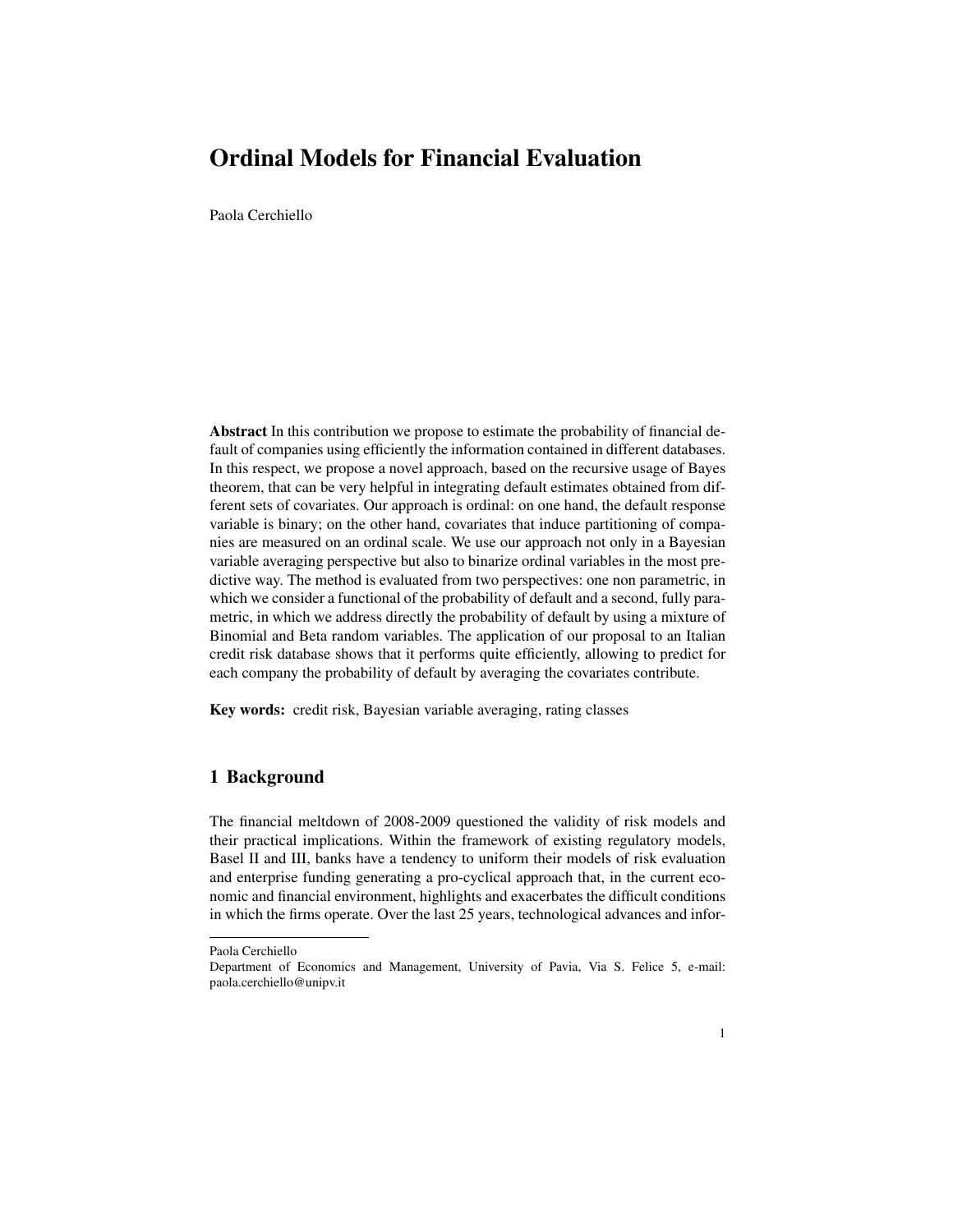mation sharing have increased the use of credit scoring in almost all forms of loan origination (Altman and Saunders, 1998). However, the use of credit scoring is not without limitations (Mester et al. 1997). Theoretical studies have demonstrated the importance of information sharing in mitigating the problems of adverse selection (Jappelli and Pagano, 1993), moral hazard (Padilla and Pagano, 2000). However, the high dimensional data available from public financial statements make credit analysis difficult, and the problems are exacerbated by the necessity to account jointly for qualitative and quantitative data. In order to improve empirical results, and obtain credit scores that are more predictive and less procyclical, research is needed in the area of "scoritisation" of ordinal variables and in variable selection, preliminary to the inclusion in a full Bayesian model averaging perspective.

### 2 Proposal

In this contribution we propose to estimate the probability of financial default of companies using efficiently the information contained in different databases.

We want to classify companies in groups (i.e. rating classes) in a supervised way. Such groups to comply with BASEL II requirements, have to be: homogeneous with regard to target variable (i.e. default- not default), order preserving (i.e. ordering ability) and stable with regard to horizon time. In this context we are typically provided with databases of various origin, often not transparent and made of qualitative and quantitative variables. Our proposal is to build, effective but easy to explain, ordinal rating models integrated by means of Bayes theorem.

Given the available data  $\underline{X}$ , the model we propose can be essentially described as follows:

$$
E(\theta_i \mid \underline{X}) = \sum_{k=1}^{K} E(\theta_j | \underline{X}, g_k) \cdot p(g_k | \underline{X})
$$
 (1)

where  $g_k$  is a partition induced by a covariate  $k$  (to be combined) that classifies each unit *i* into one and only one level *j*. Equation (1) is obtained using a Bayesian model based on a mixture of Binomial and Beta random variables, corresponding respectively to the sample and the a priori distributions of the default frequency.

More precisely, our aim is to predict the target event, default or not default of a company, by averaging the most relevant available variables with the employment of Bayes theorem. We follow a factorial approach: each covariate is dichotomized into two classes that respect the binary nature of the target variable. The best dichotomization and consequently the most relevant variables are chosen by maximizing the marginal likelihoods. We also assume the probability of default of each company to be constant within the same level *j* of the covariate. We consider two different formulation of expression 1. On one hand, we borrow the general idea from Giudici et al. (2003) that proposed a mixtures of products of Dirichlet process in the survival analysis context in order to compare the explanatory power of each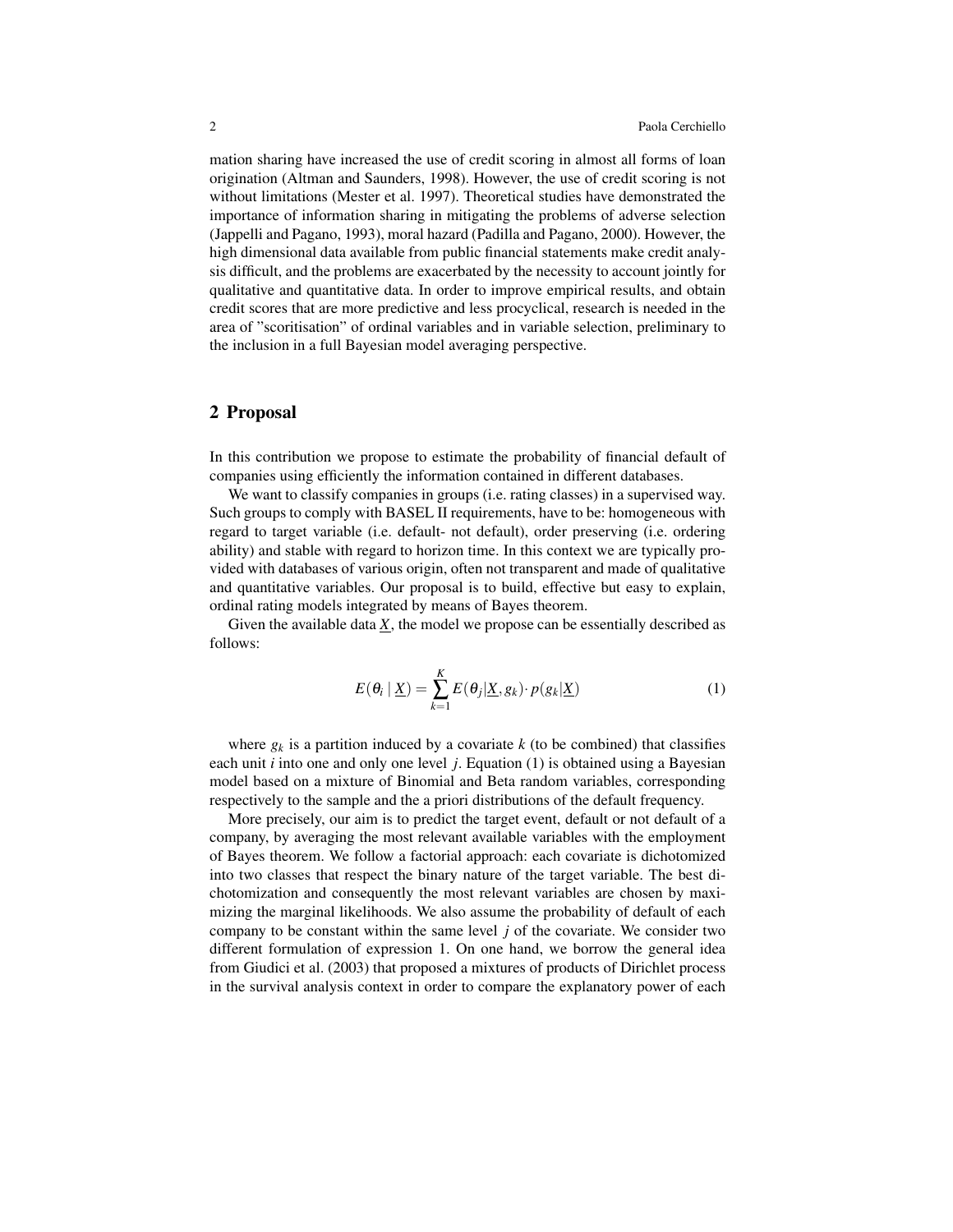available covariate. Thus, in the context of a non parametric framework, instead of modeling directly the probability of default, we consider an appropriate functional of the parameter of interest (i.e. the cumulative distribution function). On the other hand we evaluate a fully parametric context assuming directly that  $\theta_i$  parameters are independent Beta random variables with parameters  $\alpha \beta$ .

In the non parametric framework we consider the following marginal likelihood:

$$
p(\underline{X}|g_k) = \prod_{j=1}^{J} \frac{M^{d_j}}{M^{[d]}} \prod_{i=1}^{r} (n_{j(i)} - 1)! \times \left[ \frac{\beta_j}{\alpha_j + \beta_j} I_{[0,1)}(x_j) + 1 I_{[1]}(x_j) \right]
$$
(2)

where *M* is a precision measure a priori set,  $d_i$  is the number of default companies in level *j* of the considered covariate, *r* is the number of levels of the target variable and  $n_{i(i)}$  is the number of distinct units in non descending order in each level of the target variable.

In the parametric context, the marginal likelihood distribution turns out to be:

$$
p(\underline{X}|g_k) = \int \prod_{j=1}^{J} \theta_j^{d_j} (1-\theta)^{nd_j} \theta_j^{\alpha-1} (1-\theta_j)^{(\beta-1)} \frac{\Gamma(\alpha+\beta)}{\Gamma(\alpha)\Gamma(\beta)} =
$$
(3)

$$
\left[\frac{\Gamma(\alpha+\beta)}{\Gamma(\alpha)\Gamma(\beta)}\right]^J \prod_{j=1}^J \frac{\Gamma(\alpha+d_j)\Gamma(\beta+nd_j)}{\Gamma(\alpha+\beta+nd_j)}
$$
(4)

In order to evaluate the performance of the proposed models, we were provided from an Italian bank a small database containing a list of variables on a set of corporate companies. The dataset is made up of 1000 companies and 13 variables: a target one describing the occurrence of the default or not default event; the remaining 12 on an ordinal measurement. These 12 variables can be divided in two subsets: the first containing 3 independent external rating evaluations and the second containing 9 items from the internal rating questionnaire.

Preliminary analysis based on the above described sample produces interesting results. Especially for the parametric approach, the weights of the 12 covariates are all comparable and assign particular importance to internal rating variables that seems to be the most important in influencing the probability of default. On the other hand, the non parametric approach since comprises an higher level of uncertainty given by the modeling of a functional of the probability of default, produces less stable results in terms of comparability of covariates weights.

### 3 Conclusions

Our objective is to develop an harmonization method within credit risk assessment, which typically uses multiple sources of information: balance sheets, assessment questionnaires, bank account flows, rating from credit agencies. We therefore need a more structured approach, that fully employs the potential of Bayesian modeling, a natural way to merge different information. We address the problem of integrate